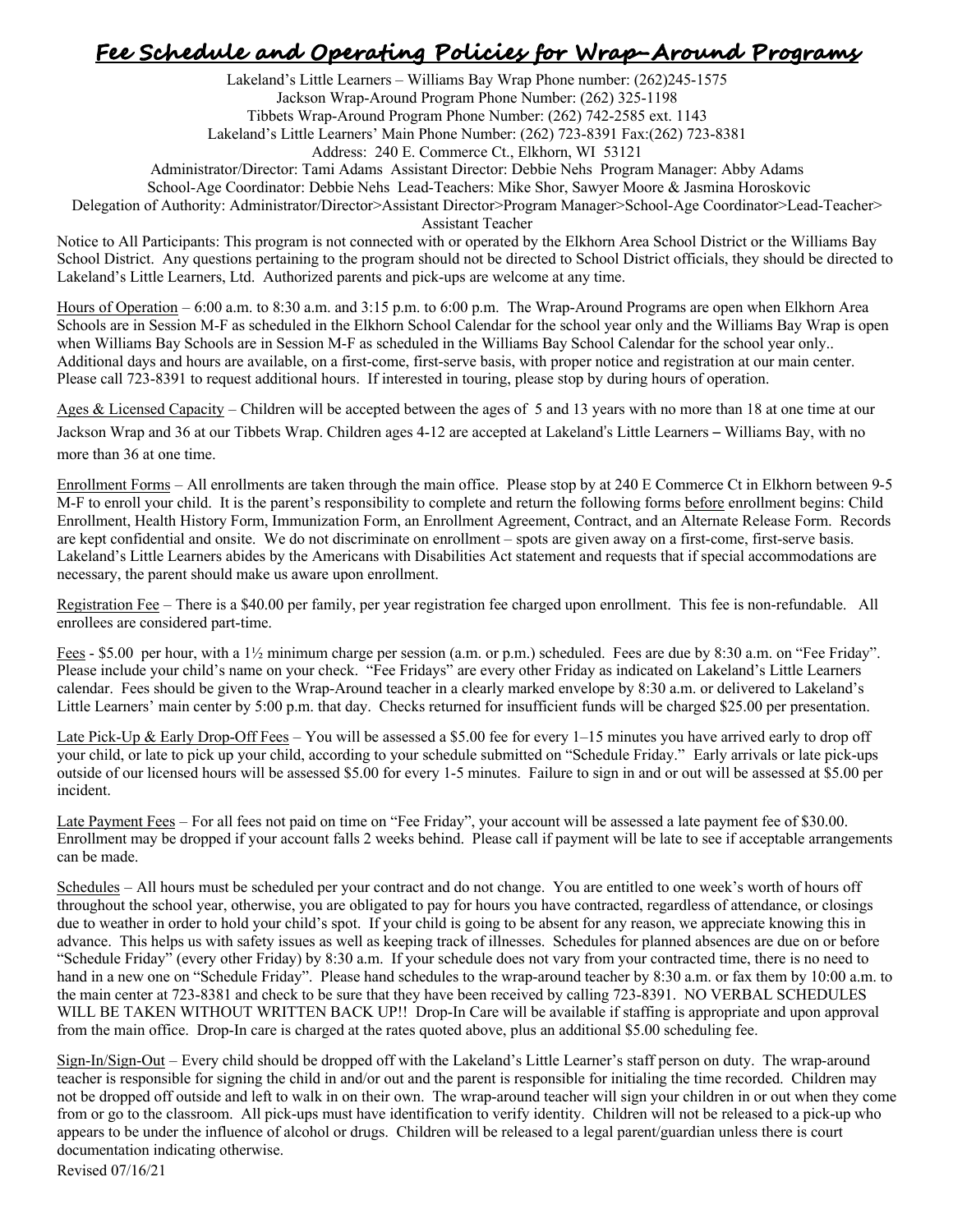Medications – Medications must be given to the staff person directly. They must be in the original container and labeled with the child's name. A medication sheet must be filled out by a parent and handed to the wrap-around teacher on duty. Medications will be kept in our possession until the parent picks it up. Medication administration will be recorded in the center's medical log and medication sheets will be kept on file. If a medication is missed, the parent will be notified.

School Closings – The Elkhorn Wrap-Around Programs will be closed when the Elkhorn Area schools are closed for planned days off or for inclement weather. The Williams Bay Wrap will be closed for planned days off or for inclement weather when the Williams Bay Schools are closed. You are not credited for inclement weather days. If you are in need of care on those days, please call to request drop-in hours at our main center at 723-8391. Lakeland's Little Learners is located at 240 E. Commerce Court in the Elkhorn Business Park, near AmericInn Motel.

Absences and Additional Pick-Ups – Absences should be called into the Wrap-Around Program's telephone number, for safety purposes. Staff should survey children upon arrival to be sure they are free from illness and ready for school (rested and reasonably clean.) Please remember the school's and center's policy of "Fever-Free and No Vomiting for 24 Hours" before returning after an illness. If a child becomes ill while at the wrap-around, the parent will be called and expected to pick-up within ½ hour of the call. The child shall remain within sight and sound of the staff on duty but off to the side so as to help prevent the spread of illness. All communicable diseases will be posted when the staff person becomes aware of the student's illness. Universal precautions are always used when handling body secretions. This includes proper hand washing and glove usage and disposal. The wrap-around teacher will attempt to call those parents who have not notified us of their child's absence if their child does not show up after school on a scheduled day and the child will be recorded as absent on the attendance clipboard. Staff on duty will know the number, names and whereabouts of the children in their care at all times and will recount children every 5 minutes. A written, signed and dated note must be handed to a staff person by a parent in order to allow someone other than those listed on the enrollment form to pick up your child. A valid ID must be shown as proof of identity to the staff. With proof, parents are always allowed to pick up their child unless a written custody report is on file forbidding the parent from contact.

Discipline – Children are provided with and encouraged to participate in activities while at the wrap-around. Activities are provided for transition times to avoid long waiting periods and the room will be set up so that a variety of activities are available and spread out throughout the room. If discipline problems do arise, children are encouraged to work things out themselves whenever possible with close staff supervision. If it becomes evident that staff intervention is necessary, staff will try to redirect children, encourage them to talk with one another and separate them if needed and time outs may be used (up to 5 minutes.) If the situation warrants a call to the parents, parents will be notified and asked to assist in the disciplinary process. No form of corporal punishment will ever be used nor is it allowed for children to be restrained.

Termination – Parents may terminate a child's enrollment with a 2 week's written notice. You will pre-pay for your last two weeks when you give notice. If proper notice is not given, you will be billed for 2 weeks. Failure to abide by the center's policies is cause for immediate termination by the center. Other reasons for termination due to a child's behavior will be discussed with the parent and child ahead of time, behavior modification will be tried with the child first and if a termination becomes necessary, the parent will be given an agreed upon notice – no more than 2 weeks. The child's behavior will be documented in the Incident Log and shared with the parent upon request. If an outside agency is involved such as the police or human services, the parent will be informed and the incident will be documented. If a parent feels that the termination is unfair and wishes to appeal the decision, they may set up an appointment between themselves, the main center's administration and the teacher(s) from the wrap-around program to discuss this possibility. If the center terminates a child for any prepaid time, that amount of payment will be refunded by check.

Fire/Tornado/Missing Child/Other Emergencies – Fire drills will be practiced monthly and the evacuation plan is posted on the "sandwich board" or cabinet inside the room. Tornado drills will be practiced during the months that tornados are prevalent. In the case of an actual fire, the staff person will call the main center as their emergency contact from her cell phone once outside and safe with all of the children. Parents will be called by the center's staff. Center staff will then assist in evacuating the children to their parents. A flashlight, additional batteries and a blanket are available at each wrap-around program for emergencies. Any children with disabilities will receive assistance from the staff on duty in case of an evacuation. If a child becomes missing while at the wraparound, all children will be gathered together to sit in a circle. If the staff person on duty is alone, she will call the main center to enlist the help of the extra center staff. If there is a second staff person, he/she will search for the missing child inside the building and survey the playground and the outdoor premises. In addition, the other contact person in the school will be called and asked to assist in looking for the child. If, within 15 minutes, no one has found the child, the child's parent and the police will be called to assist. In the case of an intruder, all children will again be huddled together and if possible, the police will be called. A list of emergency numbers is posted next to the phone. If a child is injured and needs to be transported to an emergency facility, 911 will be called and the child's records will be brought along with the child to the emergency room. The staff person on duty will always have a vehicle available on site for emergency use. If building services are lost, parents will be called to pick-up their students.

Sanitation/Hand washing/First Aid – All toys and equipment are sanitized as needed and/or weekly. Toys are sanitized using Diversey Alpha-HP. Staff and children's hands shall be washed with soap and water upon arrival, before eating, before and after using the sensory table, after toileting and after coming in from outside. Staff shall also use universal precautions and wash hands with soap and water when handling body secretions. Gloves and any rags/towels with body secretions shall be disposed of immediately. A first aid kit is kept on site to be used for minor injuries. Parents shall be notified of all injuries either in writing if the